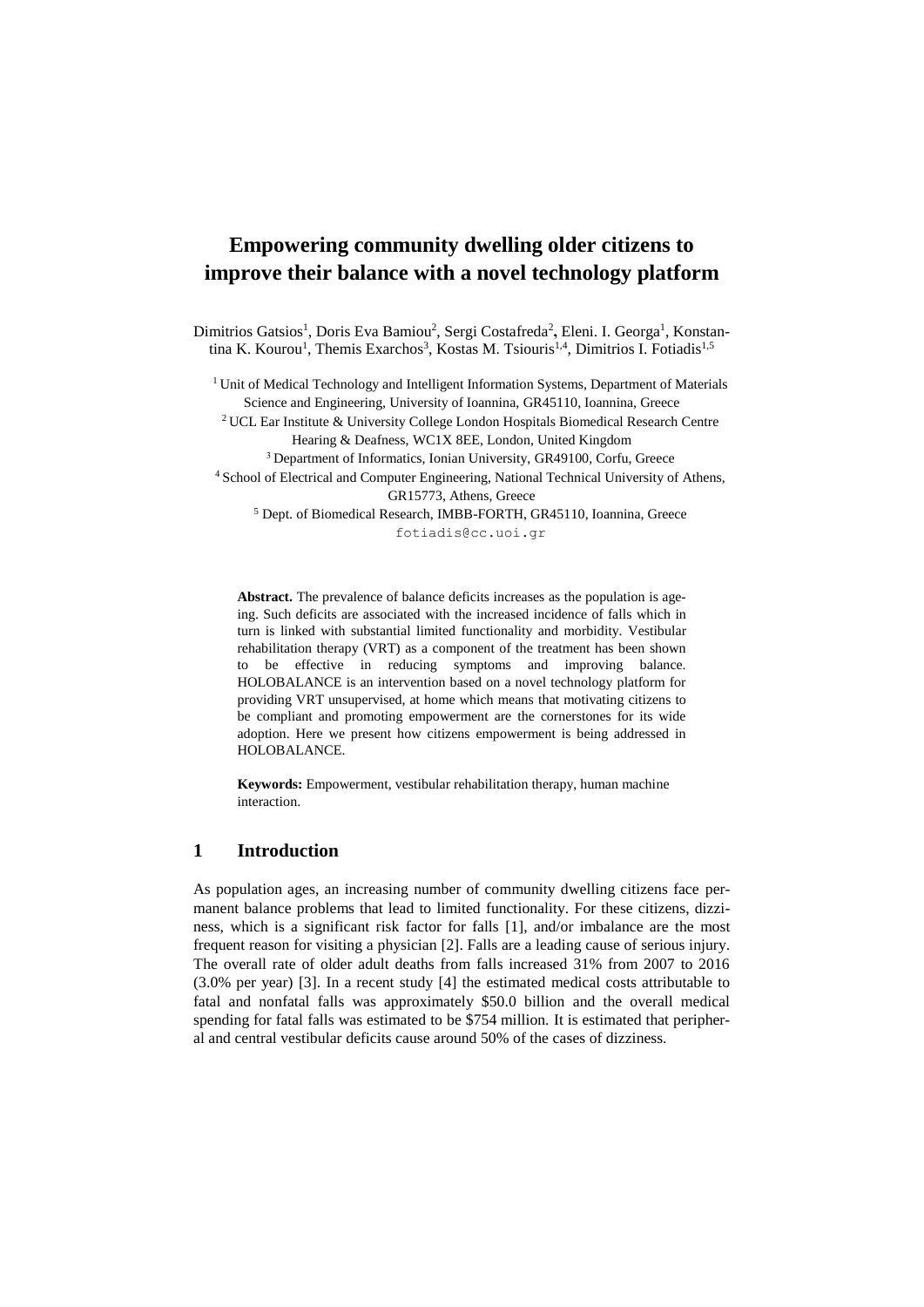Vestibular rehabilitation therapy (VRT) is a form of physiotherapy that aims to retrain postural, movement and sensory strategies and to adapt these to changing contexts by means of a range of gaze, standing, and gait exercises [5]. In recent trials [6] and studies [7] VRT has been shown to be more effective than generic exercises in resolving symptoms after vestibular impairment [8]. VRT is predominantly delivered at home, daily, without supervision. It is personalized, defined and directed by expert physiotherapists and it is largely dependent on patient engagement and motivation, since the number of clinical visits is very limited and varies among settings. The exercises are progressive with increasing difficulty as physiological compensation (i.e. the recovery process that harnesses the adaptive, plastic properties of the posture and balance control system) and symptom habituation occur. Due to the nature of the intervention and as literature confirms [9-11] empowerment is of outmost importance for keeping the elderly individuals engaged. Citizen and patient empowerment is one of the strategic directions and priority areas for European policy action for health and well-being up to 2020 according to WHO [12] which actively and continuously promotes it.

### **2 The concept of empowerment in HOLOBALANCE**

Empowerment is a key concept when developing health promotion technological solutions and strategies for community dwelling citizens. In the context of balance disorders, empowerment can be achieved by providing expert guided vestibular rehabilitation at home, that is to a large extent informed by citizen choice (in terms of rehabilitation goals, types of exercise and activities, timing of these etc.) and different tools to support adoption of a more active lifestyle. This is made possible and provided via a novel technological platform.

The HOLOBALANCE platform among other functionalities, offers a range of choices to the patient and enables clinicians to monitor their patients and their behaviors during the different interventions employed in it in order to understand their patients' engagement and willingness for change. As evidence suggests, shared decision-making [14-16], rewarding [17], goal setting [18], action planning [19] and selfengagement [20], are the other core elements for achieving empowerment. All of these can be facilitated by technology.

The design of the system is user-centric and based on direct feedback from older users [21] and the software development approach is agile in order to iteratively include that feedback. The HOLOBALANCE platform makes use of the Internet of Things (IoT) and edge computing for monitoring and evaluating in real time the performance of the users during physiotherapy exercises, exergames and cognitive training tasks. Personalized and adaptive coaching is provided to the users during the daily sessions, by employing progressive and reinforcement learning methods. Data are collected in the cloud backend for: a) exercise performance and adherence using processing of sensor data and analytic methods, b) stress and frustration using machine learning algorithms, c) active and sedentary periods and steps, distance etc. using the Fitbit backend, and d) symptoms related to the exercise performance during the reha-

2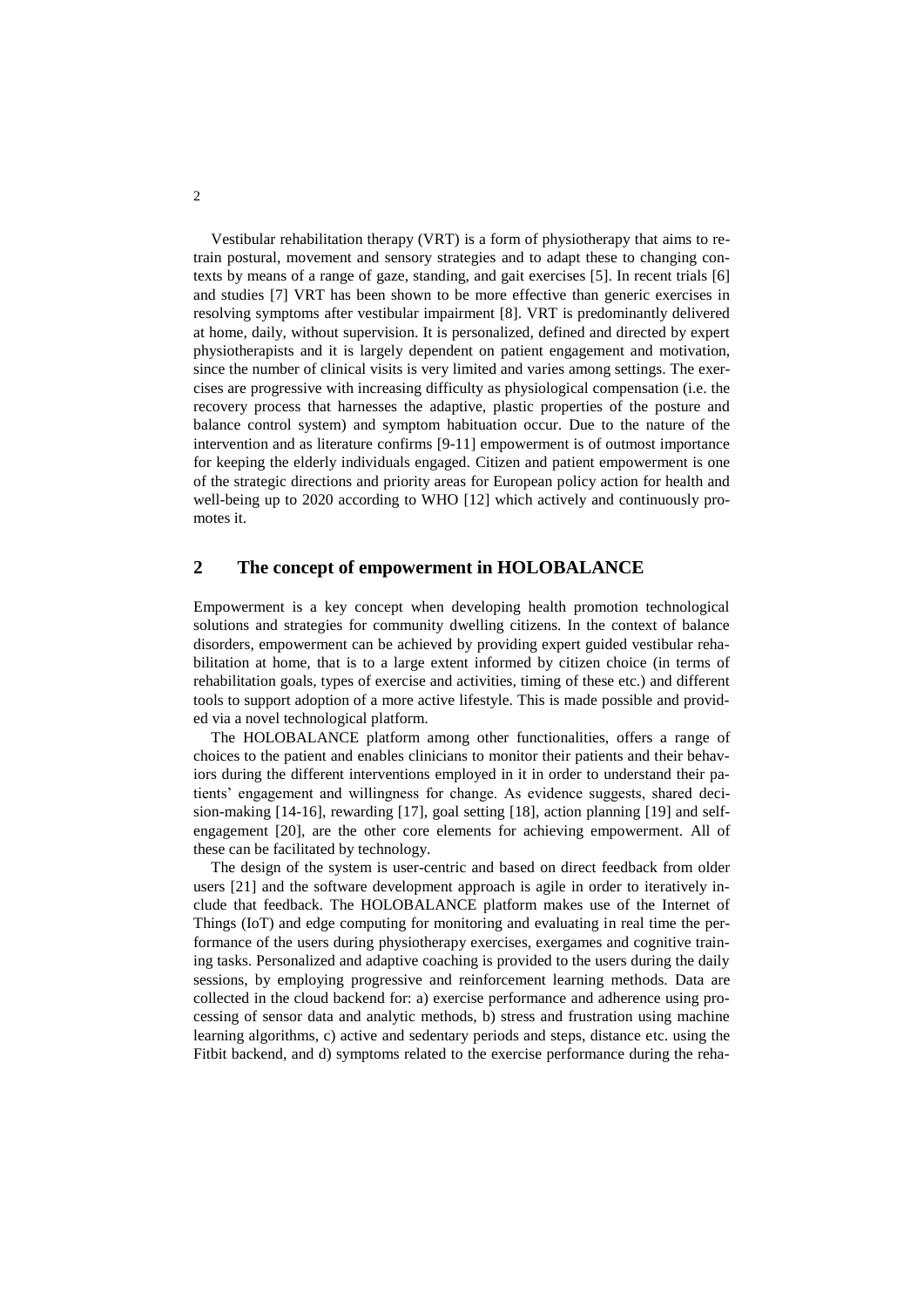bilitation regime. These data are made available through a Dashboard to the physiotherapists, thus facilitating the remote monitoring of patients' progress in the rehabilitation program and supporting the physiotherapist decision making for adjustments and progression in the management plan.

The novel human machine interaction (HMI) consists of a hologram acting as a physiotherapist surrogate, who guides older users with balance disorders through the whole multisensory balance rehabilitation regime. Holograms aim to take HMI a step beyond the current state of the art [22]. Augmented reality exergames consist of virtual objects and tasks presented in a mixed reality environment to provide stimuli to the users. Such interventions are gaining interest and are effective [23] in reducing falls. Both holograms and exergames are projected through a head mounted device with a smartphone embedded on it, which is a solution with reduced costs, compared to similar mixed reality headsets, and increased accessibility and usability. A mobile app is also developed for remote auditory training aiming to improve speech in noise perception and auditory memory in accord with recent studies [24].



**Fig. 1.** The HOLOBALANCE conceptual architecture.

HOLOBALANCE adopts a holistic approach that aims to empower citizens. In addition to the intervention related empowering features, it provides citizens with access and control over their data, since this is one of the key elements of empowerment, as also emphasized in GDPR too [25]. Data download on demand, tagging and tracking personal data, transparency over data usage and permissions including the right to revoke are all included in this regulation.

HOLOBALANCE is personalized, in that the vestibular rehabilitation therapy plan and the activity goals will be co-decided by the patients and the physiotherapists at baseline and will be revised in follow up visits every 4 weeks. In between visits the physiotherapist will revise the weekly plan based on the data from the platform about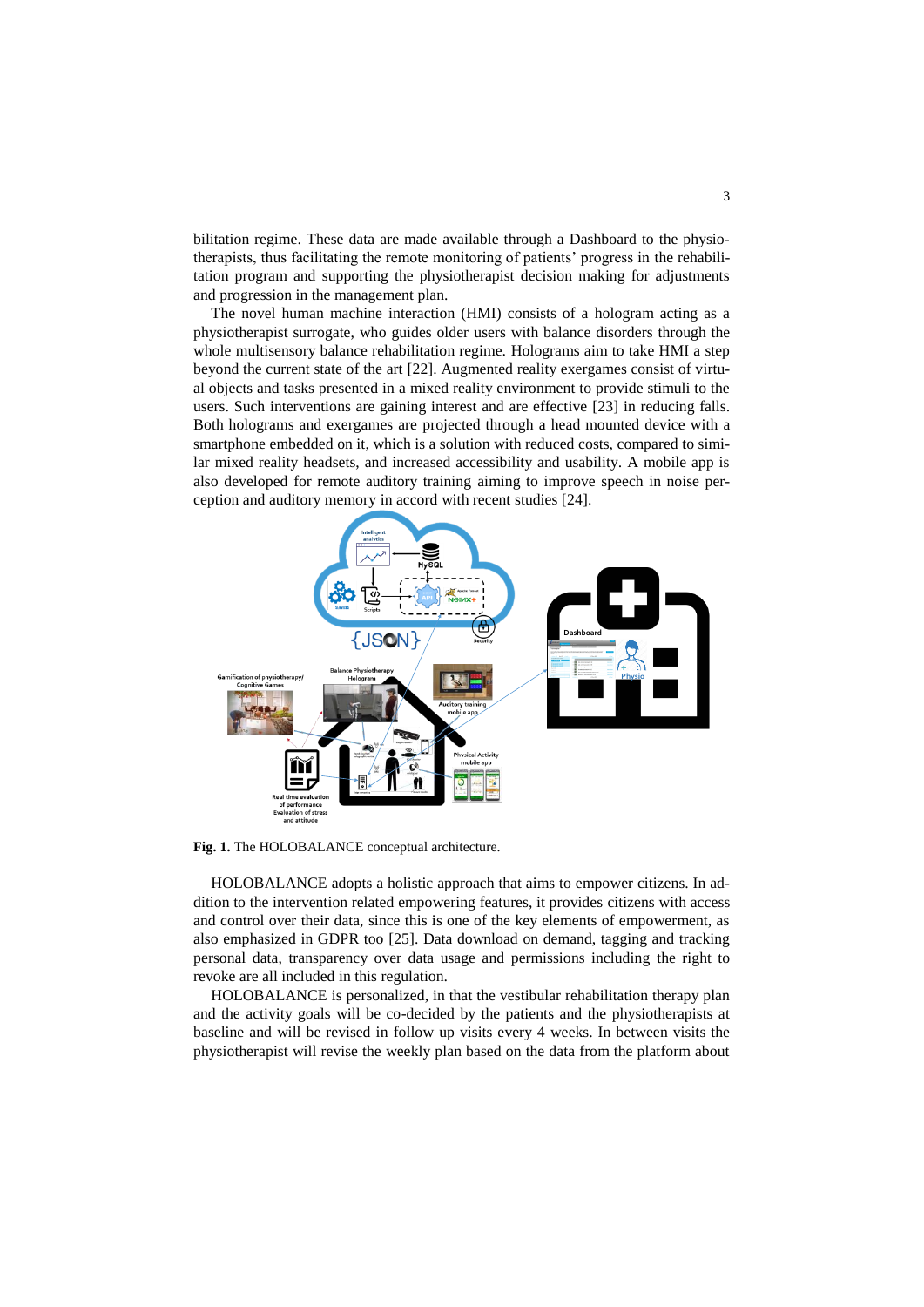performance of exercises, stress levels, compliance, progress in activity goals etc. against automated suggestions coming from reinforcement learning methods.

The HOLOBALANCE approach is based on the Capability, Opportunity and Motivation (COM) and Behavior (B) theoretical model in order to systematically identify the sources of the behavior that should be targeted for intervention and propose appropriate and specific Information Technology components (holograms, exergames, cognitive games, mobile apps) that provide the different intervention strands (balance physiotherapy, physical activity, cognitive and auditory training) to the users in order to achieve motivation and compliance to the home based rehabilitation.

HOLOBALANCE further aims to educate the patient by providing knowledge and information thus promoting health literacy, i.e. one's knowledge about his own health status and the available options to manage, since these also are core elements of empowerment. This element is achieved by educating the patient during the baseline and follow up visits, and with phone calls whenever it is needed, e.g. if the patient is not adherent to the program. Additionally, knowledge about balance disorders as well as about treatment options will be available in the patients' mobile app (videos, written materials, graphs) that will provide a continuous and reliable source of information. Finally, this will be achieved within the patient e-forum and virtual community, since patients tend to exchange information and tips in these.

The platform will promote engagement and enjoyment with feedback, challenge and rewarding mechanisms that will be embedded in all technological components. The hologram instructs the user, shows him the correct performance of the exercises and provides feedback for correcting him as well as rewards dependent on the performance to motivate him. The exergames provide feedback and rewards in a similar to the hologram way. Progress of auditory and cognitive training is also monitored and evaluated for the provision of personalized feedback. Self-monitoring is enabled through the mobile app in which all rewards and achievements are recorded and available. It also enables action planning and goal setting. The users can set their specific activity goals, mainly for steps and distance covered, as well as goals co-decided with their clinicians. Such shared decision making is nowadays central to evidencebased medicine and it is core component of patient-centered care. Patient empowerment is key to shared decision-making which can only happen when a patient admits responsibility for his health.

### **3 Conclusions**

Current theoretical models and scientific evidence indicate that patient empowerment for patients with balance disorders at risk of falls can be achieved by adopting a holistic approach, to provide personalized home based, unsupervised interventions, by employing advanced technology and novel human machine interactions. Health literacy is the basis of such intervention since it enables citizens to use their own care information and information about balance problems in order to motivate them to engage with and complete their treatment plan. Feedback, goal setting, rewarding and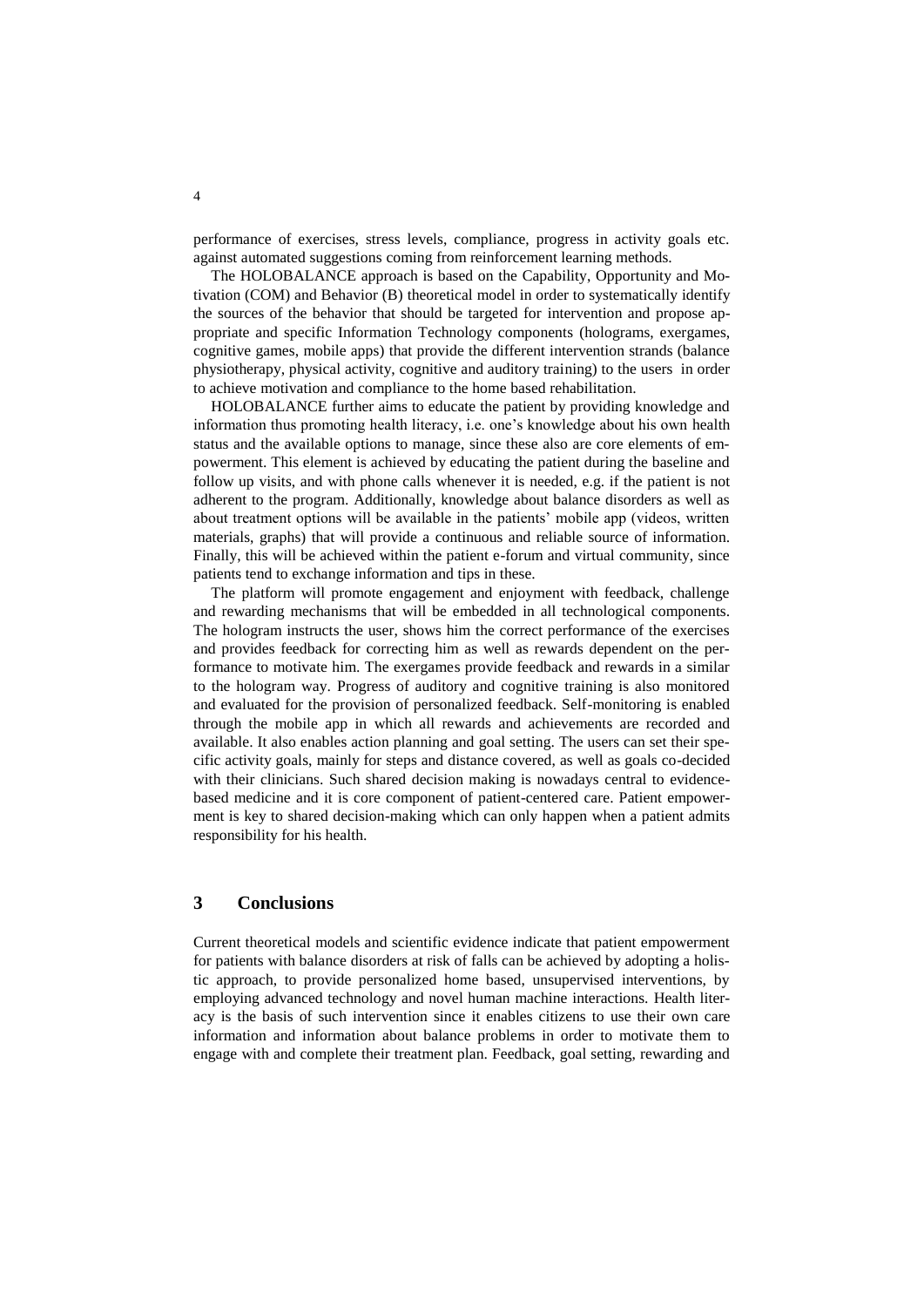action planning are other core elements of this intervention. Measuring empowerment within HOLOBALANCE, which is a challenging task [26], will add evidence to the field and will be one of the outcomes of the multicenter, randomized controlled trial that will be conducted towards the end of this project to assess the feasibility and estimate the efficacy of the whole concept.

#### **References**

- 1. Agrawal, Y., Carey, J. P., Della Santina, C. C., Schubert, M. C., & Minor, L. B: Disorders of balance and vestibular function in US adults: data from the National Health and Nutrition Examination Survey, 2001-2004. Archives of internal medicine 169(10), 938-944 (2009).
- 2. Neuhauser, H. K., Radtke, A., Von Brevern, M., Feldmann, M., Lezius, F., Ziese, T., & Lempert, T.: Migrainous vertigo: prevalence and impact on quality of life. Neurology, 67(6), 1028-1033 (2006).
- 3. Burns, E., & Kakara, R.: Deaths from falls among persons aged≥ 65 years—United States, 2007–2016. Morbidity and Mortality Weekly Report, 67(18), 509 (2018).
- 4. Florence, C. S., Bergen, G., Atherly, A., Burns, E., Stevens, J., & Drake, C.: Medical costs of fatal and nonfatal falls in older adults. Journal of the American Geriatrics Society, 66(4), 693-698 (2018).
- 5. Wrisley, D. M., & Pavlou, M.: Physical therapy for balance disorders. Neurologic clinics, 23(3), 855-874 (2005).
- 6. Rossi-Izquierdo, M., Gayoso-Diz, P., Santos-Pérez, S., Del-Río-Valeiras, M., Faraldo-García, A., Vaamonde-Sánchez-Andrade, I., ... & Soto-Varela, A.: Vestibular rehabilitation in elderly patients with postural instability: reducing the number of falls—a randomized clinical trial. Aging clinical and experimental research, 30(11), 1353-1361 (2018).
- 7. Kundakci, B., Sultana, A., Taylor, A. J., & Alshehri, M. A.: The effectiveness of exercisebased vestibular rehabilitation in adult patients with chronic dizziness: A systematic review. F1000Research, 7 (2018).
- 8. McDonnell, M. N., & Hillier, S. L.: Vestibular rehabilitation for unilateral peripheral vestibular dysfunction. Cochrane database of systematic reviews, (1) (2015).
- 9. Madsen, W., Ambrens, M., & Ohl, M.: Enhancing resilience in community-dwelling older adults: a rapid review of the evidence and implications for public health practitioners. Frontiers in public health, 7;7:14 (2019).
- 10. Seah, B., Kowitlawakul, Y., Jiang, Y., Ang, E., Chokkanathan, S., & Wang, W.: A review on healthy ageing interventions addressing physical, mental and social health of independent community-dwelling older adults. Geriatric Nursing, 40(1), 37-50 (2018).
- 11. Werbrouck, A., Swinnen, E., Kerckhofs, E., Buyl, R., Beckwée, D., & De Wit, L.: How to empower patients? A systematic review and meta-analysis. Translational behavioral medicine, 8(5), 660-674 (2018).
- 12. World Health Organization. Regional Office for Europe. Health 2020 policy framework and strategy document [Internet]. Geneva: WHO; 2012 [cited 2015 Feb. 28].
- 13. Kouris, I., Sarafidis, M., Androutsou, T., & Koutsouris, D.: HOLOBALANCE: An Augmented Reality virtual trainer solution for balance training and fall prevention. In: 2018 40th Annual International Conference of the IEEE Engineering in Medicine and Biology Society (EMBC), pp. 4233-4236, IEEE. Honolulu, Hawaii (2018).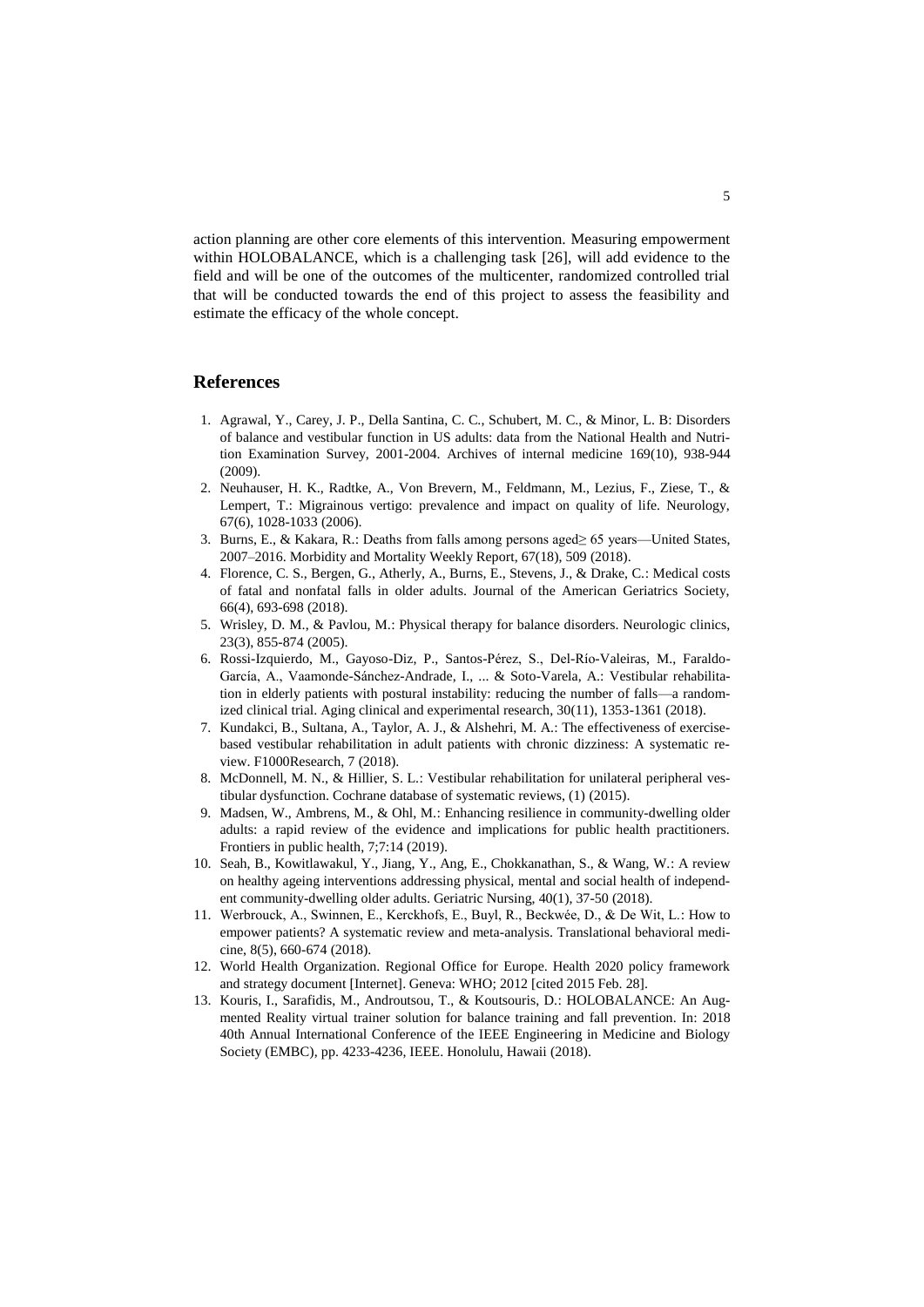- 14. Small, N., Bower, P., Chew-Graham, C. A., Whalley, D., & Protheroe, J.: Patient empowerment in long-term conditions: development and preliminary testing of a new measure. BMC Health Services Research, 13(1), 263 (2013).
- 15. Fotoukian, Z., Shahboulaghi, F. M., Khoshknab, M. F., & Mohammadi, E.: Concept analysis of empowerment in old people with chronic diseases using a hybrid model. Asian Nursing Research, 8(2), 118-127 (2014).
- 16. Salmon, P., & Hall, G. M.: Patient empowerment or the emperor's new clothes. Journal of the Royal Society of Medicine, 97(2), 53-56 (2004).
- 17. Allam, A., Kostova, Z., Nakamoto, K., & Schulz, P. J.: The effect of social support features and gamification on a Web-based intervention for rheumatoid arthritis patients: randomized controlled trial. Journal of medical Internet research, 17(1) (2015).
- 18. Young, H., Miyamoto, S., Ward, D., Dharmar, M., Tang-Feldman, Y., & Berglund, L.: Sustained effects of a nurse coaching intervention via telehealth to improve health behavior change in diabetes. Telemedicine and e-Health, 20(9), 828-834 (2014).
- 19. Riva, S., Camerini, A. L., Allam, A., & Schulz, P. J.: Interactive sections of an Internetbased intervention increase empowerment of chronic back pain patients: randomized controlled trial. Journal of medical Internet research, 16(8) (2014).
- 20. McCarrier, K. P., Ralston, J. D., Hirsch, I. B., Lewis, G., Martin, D. P., Zimmerman, F. J., & Goldberg, H. I.: Web-based collaborative care for type 1 diabetes: a pilot randomized trial. Diabetes technology & therapeutics, 11(4), 211-217 (2009).
- 21. Mostajeran, F., Katzakis, N., Ariza, O., Freiwald, J. P., & Steinicke, F.: Welcoming a Holographic Virtual Coach for Balance Training at Home: Two Focus Groups with Older Adults. In: Proceedings of 26th IEEE Conference on Virtual Reality and 3D User Interfaces, ahead of publish, IEEE, Osaka (2019).
- 22. de Amorim, J. S. C., Leite, R. C., Brizola, R., & Yonamine, C. Y.: Virtual reality therapy for rehabilitation of balance in the elderly: a systematic review and META-analysis. Advances in Rheumatology, 58(1), 18 (2018).
- 23. Stanmore, E. K., Mavroeidi, A., de Jong, L. D., Skelton, D. A., Sutton, C. J., Benedetto, V., L/ A. Munford, W. Meekes, V. Bell & Todd, C.: The effectiveness and costeffectiveness of strength and balance Exergames to reduce falls risk for people aged 55 years and older in UK assisted living facilities: a multi-centre, cluster randomised controlled trial. BMC medicine, 17(1), 49 (2019).
- 24. Abrams, H. B., Bock, K., & Irey, R. L.: Can a remotely delivered auditory training program improve speech-in-noise understanding? American journal of audiology, 24(3), 333- 337 (2015).
- 25. De Hert, P., Papakonstantinou, V., Malgieri, G., Beslay, L., & Sanchez, I.: The right to data portability in the GDPR: Towards user-centric interoperability of digital services. Computer Law & Security Review, 34(2), 193-203 (2018).
- 26. Barr, P. J., Scholl, I., Bravo, P., Faber, M. J., Elwyn, G., & McAllister, M.: Assessment of patient empowerment-a systematic review of measures. PloS one, 10(5) (2015).

#### **Acknowledgment**

This work has received funding from the European Union's Horizon 2020 research and innovation programme under grant agreement No 769574.

#### 6